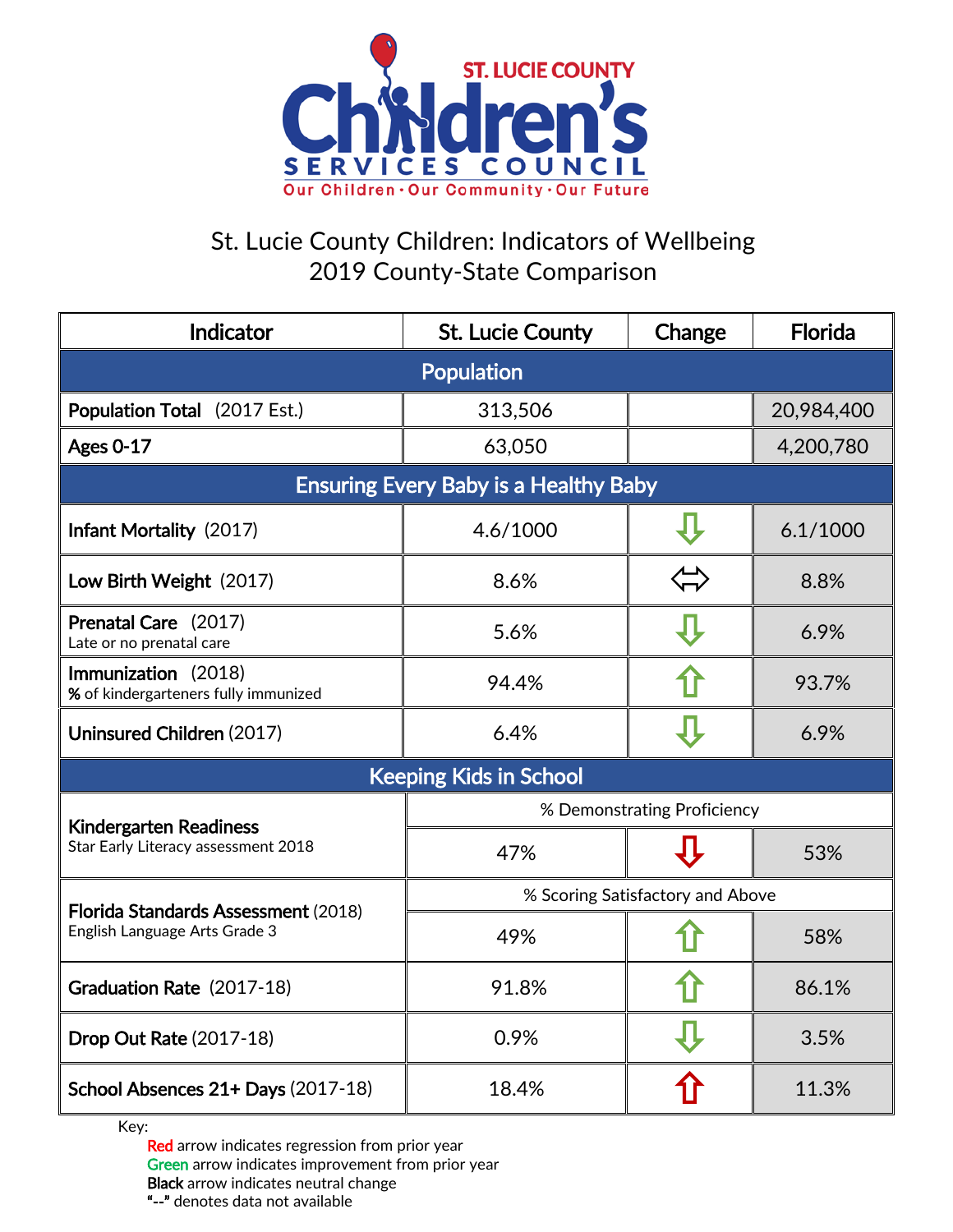

## St. Lucie County Children: Indicators of Wellbeing 2019 County-State Comparison

| Indicator                                                                     | <b>St. Lucie County</b> | Change            | Florida  |  |
|-------------------------------------------------------------------------------|-------------------------|-------------------|----------|--|
| Keeping Kids off the Streets and Off Drugs, Alcohol & Other Risky Behaviors   |                         |                   |          |  |
| Delinquency Referrals (2017-2018)<br>Arrests - Ages 10-17                     | 39/1000                 |                   | 31/1000  |  |
| Teen Birth Rate (2017)<br>Ages 10-17                                          | 0.8/1000                |                   | 2.9/1000 |  |
| Substance Abuse (2018)                                                        | Past-30-day Use         |                   |          |  |
| Alcohol                                                                       | 12.2%                   |                   | 15.3%    |  |
| Marijuana                                                                     | 11.9%                   |                   | 10.9%    |  |
| Cigarettes                                                                    | 1.9%                    |                   | 2.5%     |  |
| <b>Binge Drinking</b>                                                         | 5.7%                    | $\Leftrightarrow$ | 6.8%     |  |
| <b>Preventing Child Abuse</b>                                                 |                         |                   |          |  |
| Child Maltreatment (2017-18)                                                  | 8.7/1000                |                   | 8.7/1000 |  |
| <b>Children Living Below Poverty (2017)</b><br>U.S. Census Poverty Thresholds | 16.1%                   |                   | 20.3%    |  |
| Unemployment (2018)<br>Annual Average                                         | 4.3%                    |                   | 3.6%     |  |
| Free & Reduced Lunch (2018-19)                                                | 68.7%                   |                   | 62.7%    |  |

Key:

Red arrow indicates regression from prior year Green arrow indicates improvement from prior year Black arrow indicates neutral change "--" denotes data not available